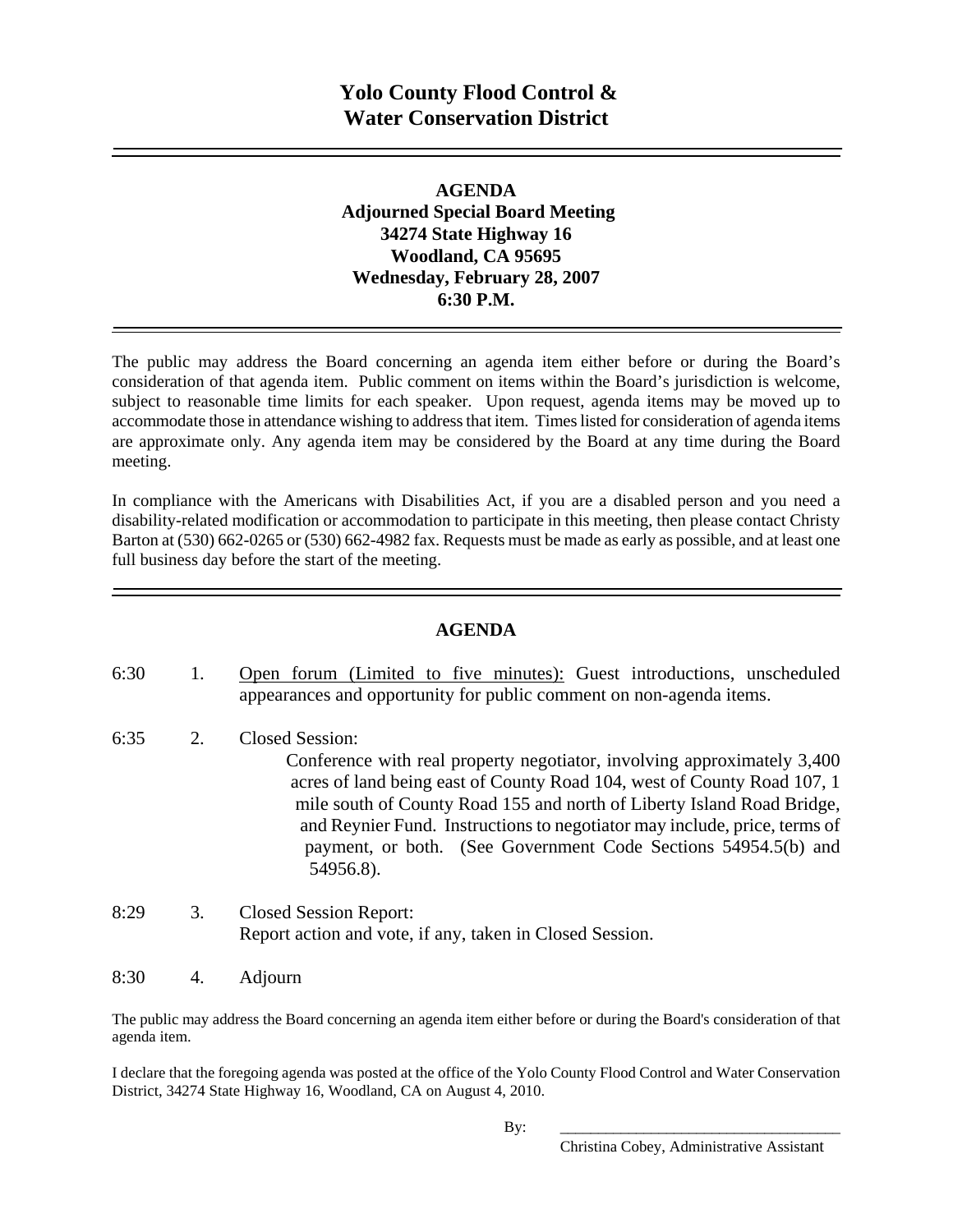

**FLOOD CONTROL & WATER CONSERVATION DISTRICT** 

 **ADJOURNED SPECIAL BOARD MEETING MINUTES Wednesday, February 28, 2007, 6:30 PM**

**YCFCWCD Offices 34274 State Highway 16 Woodland, CA 95695** 

The adjourned special meeting of the Board of Directors of the Yolo County Flood Control and Water Conservation District was held at 6:30 p.m. on Wednesday, February 28, 2007, at its regular place of business, 34274 State Highway 16, Woodland, California. Chair Scheuring convened the meeting. In attendance were:

District Board David Scheuring, Chair Erik Vink, Vice Chair Ann Brice, Director Bruce Rominger, Director Ron Tadlock, Director

District Staff and Consultants Tim O'Halloran, General Manager Christy Barton, Assistant General Manager Paul Bartkiewicz, Legal Counsel Francis Borcalli, Engineering Consultant Gary Kienlen, Consulting Engineer Marc VanCamp, Consulting Engineer

Members of the Public None present.

## **CLOSED SESSION:**

The Special Board meeting was adjourned for conference with real property negotiator, involving approximately 3,413 acres of land being east of County Road 104, west of County Road 107, 1 mile south of County Road 155 and north of Liberty Island Road Bridge, and Reynier Fund. Instructions to negotiator may include price, terms of payment, or both. (See Government Code Sections 54954.5(b) and 54956.8).

Persons present other then the Board were Mr. O'Halloran, Mrs. Barton, Mr. Bartkiewicz, Mr. Borcalli, Mr. Kienlen and Mr. VanCamp.